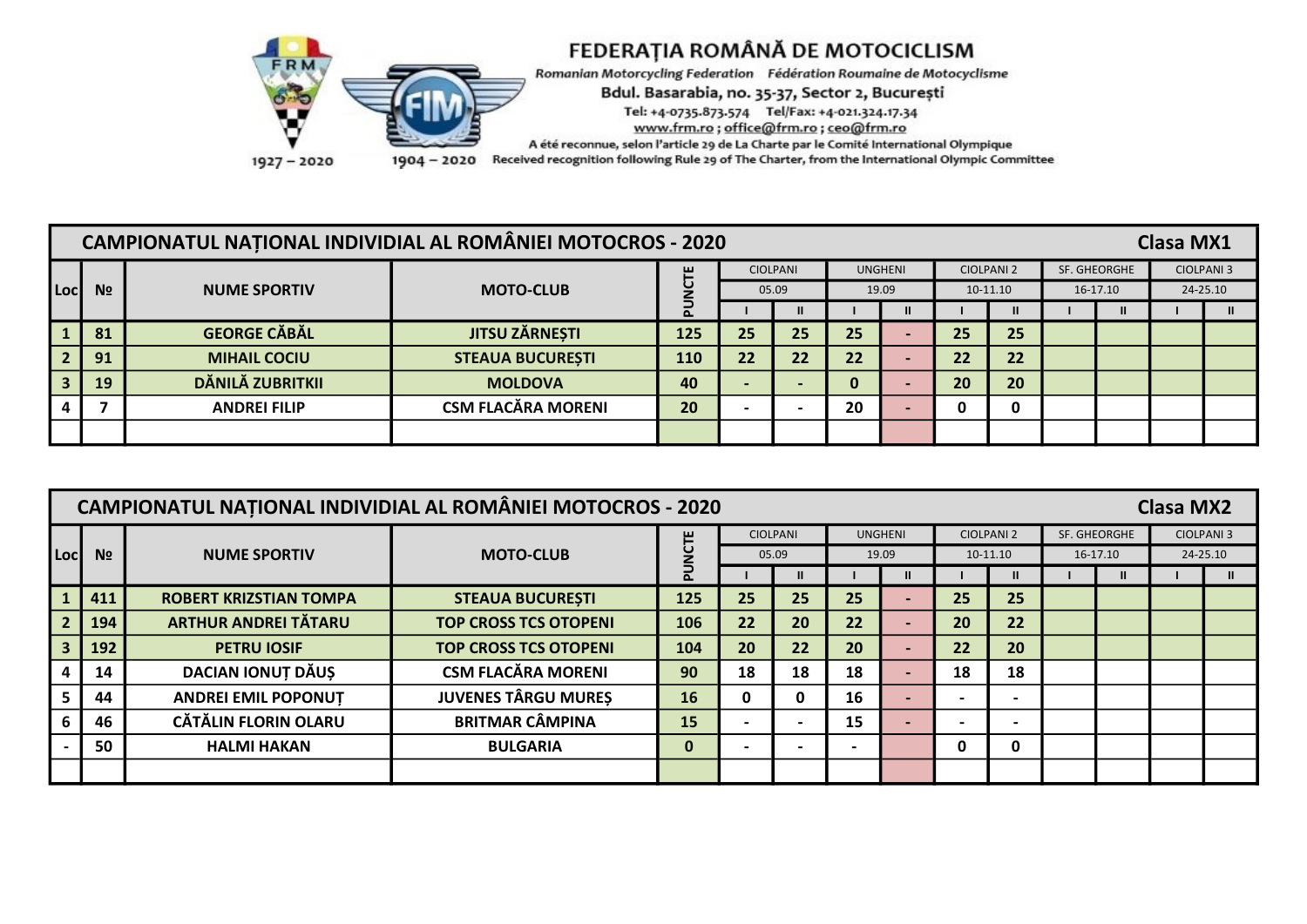

Romanian Motorcycling Federation Fédération Roumaine de Motocyclisme

Bdul. Basarabia, no. 35-37, Sector 2, București

Tel: +4-0735.873.574 Tel/Fax: +4-021.324.17.34

www.frm.ro; office@frm.ro; ceo@frm.ro

A été reconnue, selon l'article 29 de La Charte par le Comité International Olympique

1904 - 2020 Received recognition following Rule 29 of The Charter, from the International Olympic Committee

|      |                | <b>CAMPIONATUL NATIONAL INDIVIDIAL AL ROMÂNIEI MOTOCROS - 2020</b> |                                 |     |    |                          |    |                |                |                   |              | <b>Clasa MX2 JUNIOR</b> |                   |
|------|----------------|--------------------------------------------------------------------|---------------------------------|-----|----|--------------------------|----|----------------|----------------|-------------------|--------------|-------------------------|-------------------|
|      |                |                                                                    |                                 | Ë   |    | <b>CIOLPANI</b>          |    | <b>UNGHENI</b> |                | <b>CIOLPANI 2</b> | SF. GHEORGHE |                         | <b>CIOLPANI 3</b> |
| Locl | N <sub>2</sub> | <b>NUME SPORTIV</b>                                                | <b>MOTO-CLUB</b>                | ⋾   |    | 05.09                    |    | 19.09          |                | 10-11.10          |              | 16-17.10                | 24-25.10          |
|      |                |                                                                    |                                 |     |    |                          |    | $\mathbf{II}$  |                |                   |              |                         | $\mathbf{II}$     |
|      | 476            | <b>MARIUS ACHIM POPOVICI</b>                                       | <b>TOP CROSS TCS OTOPENI</b>    | 117 | 25 | 25                       | 25 |                | 20             | 22                |              |                         |                   |
|      | 936            | <b>KOPPANY EROSS</b>                                               | <b>TOP CROSS TCS OTOPENI</b>    | 116 | 22 | 22                       | 22 |                | 25             | 25                |              |                         |                   |
|      | 4              | <b>DENNIS ȘTEFAN HĂBEANU</b>                                       | <b>TOP CROSS TCS OTOPENI</b>    | 96  | 18 | 18                       | 18 |                | 22             | 20                |              |                         |                   |
|      | 122            | <b>MIHAIL GOLOVICICHIN</b>                                         | <b>MOLDOVA</b>                  | 92  | 20 | 20                       | 20 |                | 14             | 18                |              |                         |                   |
|      | 164            | <b>MIHAI ROMAN DINE</b>                                            | <b>TOP CROSS TCS OTOPENI</b>    | 74  | 15 | 15                       | 15 |                | 15             | 14                |              |                         |                   |
|      | 58             | <b>ALIN JOAN PANDELE</b>                                           | <b>LIDO CÂMPINA</b>             | 67  | 14 | 13                       | 14 |                | 13             | 13                |              |                         |                   |
|      | 22             | <b>DAN GUNTHER VOICULESCU</b>                                      | <b>TOP CROSS TCS OTOPENI</b>    | 63  | 16 | 16                       |    | $\blacksquare$ | 16             | 15                |              |                         |                   |
|      | 12             | <b>DAVID ALEXANDRU DOBRA</b>                                       | <b>TOP CROSS TCS OTOPENI</b>    | 51  | 13 | 14                       |    | $\blacksquare$ | 12             | 12                |              |                         |                   |
|      | 155            | <b>MAXIM BOSCOV</b>                                                | <b>MOLDOVA</b>                  | 34  |    | $\overline{\phantom{0}}$ |    |                | 18             | 16                |              |                         |                   |
|      | 20             | <b>PAUL EMILIAN PAPUC</b>                                          | <b>MOTOR TEHNIC TÂRGU MURES</b> | 16  |    | $\overline{\phantom{0}}$ | 16 | $\blacksquare$ | $\blacksquare$ |                   |              |                         |                   |
|      |                |                                                                    |                                 |     |    |                          |    |                |                |                   |              |                         |                   |

|      |                | <b>CAMPIONATUL NATIONAL INDIVIDIAL AL ROMÂNIEI MOTOCROS - 2020</b> |                            |             |    |                          |    |                          |                          |                   |              | Clasa 300cc 2T |                   |
|------|----------------|--------------------------------------------------------------------|----------------------------|-------------|----|--------------------------|----|--------------------------|--------------------------|-------------------|--------------|----------------|-------------------|
|      |                |                                                                    |                            | ۳           |    | <b>CIOLPANI</b>          |    | <b>UNGHENI</b>           |                          | <b>CIOLPANI 2</b> | SF. GHEORGHE |                | <b>CIOLPANI 3</b> |
| Locl | N <sub>2</sub> | <b>NUME SPORTIV</b>                                                | <b>MOTO-CLUB</b>           |             |    | 05.09                    |    | 19.09                    |                          | 10-11.10          | 16-17.10     |                | 24-25.10          |
|      |                |                                                                    |                            | n           |    |                          |    |                          |                          |                   | ш            |                | ш                 |
|      | 15             | <b>CĂTĂLIN IONUȚ MARIN</b>                                         | <b>BRITMAR CÂMPINA</b>     | 100         | 25 | 25                       |    |                          | 25                       | 25                |              |                |                   |
|      | 121            | <b>VALENTIN ARDELEAN</b>                                           | <b>MOTO EXTREM LUGOJ</b>   | 44          |    | $\overline{\phantom{0}}$ |    |                          | 22                       | 22                |              |                |                   |
|      | 797            | <b>ISTVAN BALAZS</b>                                               | <b>STEAUA BUCURESTI</b>    | 25          |    | $\blacksquare$           | 25 |                          | $\blacksquare$           |                   |              |                |                   |
|      | 28             | <b>CLAUDIU ANDREI COSTIN</b>                                       | <b>MASTER BIKE CLUJ</b>    | 22          |    | $\blacksquare$           | 22 | $\overline{\phantom{0}}$ | $\overline{\phantom{0}}$ |                   |              |                |                   |
|      | 172            | <b>ZSOLT JR. VARGA</b>                                             | <b>GO RACING BUCURESTI</b> | $\mathbf 0$ |    | $\overline{\phantom{0}}$ | 0  |                          | $\overline{\phantom{0}}$ |                   |              |                |                   |
|      |                |                                                                    |                            |             |    |                          |    |                          |                          |                   |              |                |                   |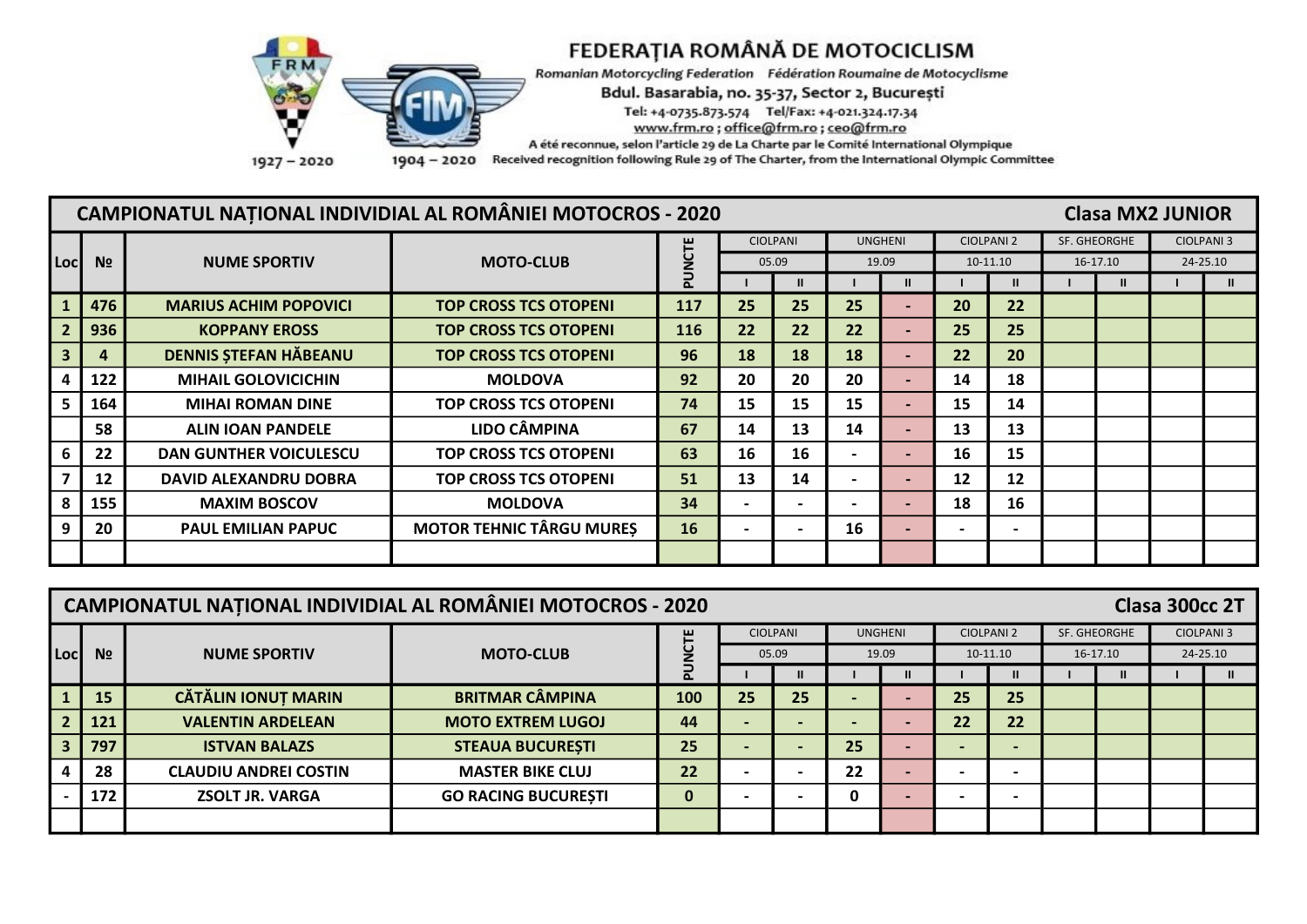

Romanian Motorcycling Federation Fédération Roumaine de Motocyclisme

Bdul. Basarabia, no. 35-37, Sector 2, București

Tel: +4-0735.873.574 Tel/Fax: +4-021.324.17.34

www.frm.ro; office@frm.ro; ceo@frm.ro

A été reconnue, selon l'article 29 de La Charte par le Comité International Olympique

1904 - 2020 Received recognition following Rule 29 of The Charter, from the International Olympic Committee

### **CAMPIONATUL NATIONAL INDIVIDIAL AL ROMÂNIEI MOTOCROS - 2020 Clasa VETERAN 1** PUNCTE **CIOLPANI UNGHENI CIOLPANI 2** SF. GHEORGHE **CIOLPANI 3**  $N<sub>2</sub>$ **NUME SPORTIV MOTO-CLUB** 05.09 19.09 10-11.10 16-17.10 24-25.10 Locl  $\overline{\mathbf{u}}$  $\mathbf{u}$  $\mathbf{u}$  $\mathbf{H}$  $\blacksquare$  $\mathbf{H}$  $\blacksquare$  $\mathbf{I}$  $\mathbf{I}$  $\blacksquare$ **JUVENES TÂRGU MURES**  $\overline{122}$  $\overline{22}$  $\overline{25}$ 78 **IONUT MARIUS COJANU**  $\overline{25}$  $\overline{25}$  $\overline{25}$  $\mathbf{1}$  $\omega$  $\overline{88}$ **PETER GAGYI**  $\overline{22}$  $\overline{22}$  $\overline{25}$  $\overline{22}$  $\overline{2}$ **MASTER BIKE CLUJ** 113  $22$  $\mathcal{L}$  $\overline{99}$  $\overline{20}$  $\overline{20}$  $\overline{20}$  $\overline{20}$ **ZOLTAN FAZAKAS** 18  $\overline{\mathbf{3}}$ **STEAUA BUCURESTI** 98  $\sim$  $\overline{4}$ 84 **SEBASTIAN STRECHIOIU LIDO CÂMPINA** 84  $\overline{18}$ **18**  $\overline{18}$  $\overline{14}$  $16$ ÷. 5 71 **LIDO CÂMPINA** 79 16 **MARCEL ROMEO VISOIU** 16 16 16 15  $\sim$  $6\phantom{1}6$ 76 **LIDO CÂMPINA** 73 15 14 15 15 **ALEXANDRU OPRESCU** 14  $\sim$  $\overline{7}$ 81 **VASIL STOYANOV BULGARIA** 38 20 18  $\overline{a}$  $\overline{a}$  $\overline{a}$  $\blacksquare$  $\overline{89}$  $\overline{29}$ **MOTO EXTREM LUGOJ** 14 15 8 **ANDREA LELLI**  $\mathbb{Z}^{\mathbb{Z}}$ ÷.  $\mathbb{Z}^2$  $\mathbb{L}$ **JUVENES TÂRGU MURES**  $\overline{73}$ **SANDOR MOLNAR**  $\overline{0}$  $\overline{0}$  $\overline{0}$  $\mathbf{r}$  $\overline{\phantom{a}}$  $\mathbf{r}$ ÷.  $\sim$

|      |                | <b>CAMPIONATUL NATIONAL INDIVIDIAL AL ROMÂNIEI MOTOCROS - 2020</b> |                                   |     |    |                          |    |                          |    |                   | <b>Clasa VETERAN 2</b> |          |                   |
|------|----------------|--------------------------------------------------------------------|-----------------------------------|-----|----|--------------------------|----|--------------------------|----|-------------------|------------------------|----------|-------------------|
|      |                |                                                                    |                                   | 出口  |    | <b>CIOLPANI</b>          |    | <b>UNGHENI</b>           |    | <b>CIOLPANI 2</b> | SF. GHEORGHE           |          | <b>CIOLPANI 3</b> |
| Locl | N <sub>2</sub> | <b>NUME SPORTIV</b>                                                | <b>MOTO-CLUB</b>                  |     |    | 05.09                    |    | 19.09                    |    | 10-11.10          | 16-17.10               | 24-25.10 |                   |
|      |                |                                                                    |                                   |     |    |                          |    | $\mathbf{II}$            |    | ш                 |                        |          | $\mathbf{u}$      |
|      | 66             | <b>CIPRIAN GABRIEL POPESCU</b>                                     | <b>DUAL RACING TEAM BUCURESTI</b> | 122 | 25 | 25                       | 25 |                          | 22 | 25                |                        |          |                   |
|      | 63             | <b>MIHĂIȚĂ STOEANOVICI</b>                                         | <b>SMART BRASOV</b>               | 100 | 22 | 22                       | 22 |                          | 14 | 20                |                        |          |                   |
|      | 69             | <b>DANIEL NAGY</b>                                                 | <b>MOTOR TEHNIC TÂRGU MURES</b>   | 95  | 20 | 20                       | 20 |                          | 20 | 15                |                        |          |                   |
|      | 92             | <b>GABRIEL POMANĂ</b>                                              | <b>TOP CROSS TCS OTOPENI</b>      | 80  | 18 | 18                       | 15 |                          | 15 | 14                |                        |          |                   |
|      | 70             | ALEXANDRU SEBASTIAN VLAD                                           | <b>SMART BRASOV</b>               | 32  | 16 | 16                       |    | $\overline{\phantom{0}}$ |    |                   |                        |          |                   |
|      | 64             | <b>GUSTAV ROBERT MIRCEA</b>                                        | <b>JUVENES TÂRGU MURES</b>        | 18  |    | $\overline{\phantom{0}}$ | 18 |                          |    |                   |                        |          |                   |
|      | 60             | <b>ALEXANDRU ENCEANU</b>                                           | <b>SMART BRASOV</b>               | 48  |    | $\overline{\phantom{0}}$ | 16 |                          | 16 | 16                |                        |          |                   |
|      | 433            | <b>HRISTO HRISTOV</b>                                              | <b>BULGARIA</b>                   | 47  |    | $\overline{\phantom{0}}$ |    |                          | 25 | 22                |                        |          |                   |
|      | 61             | <b>MIHAI PASCU</b>                                                 | <b>CSM FLACĂRA MORENI</b>         | 36  |    |                          | 0  |                          | 18 | 18                |                        |          |                   |
|      |                |                                                                    |                                   |     |    |                          |    |                          |    |                   |                        |          |                   |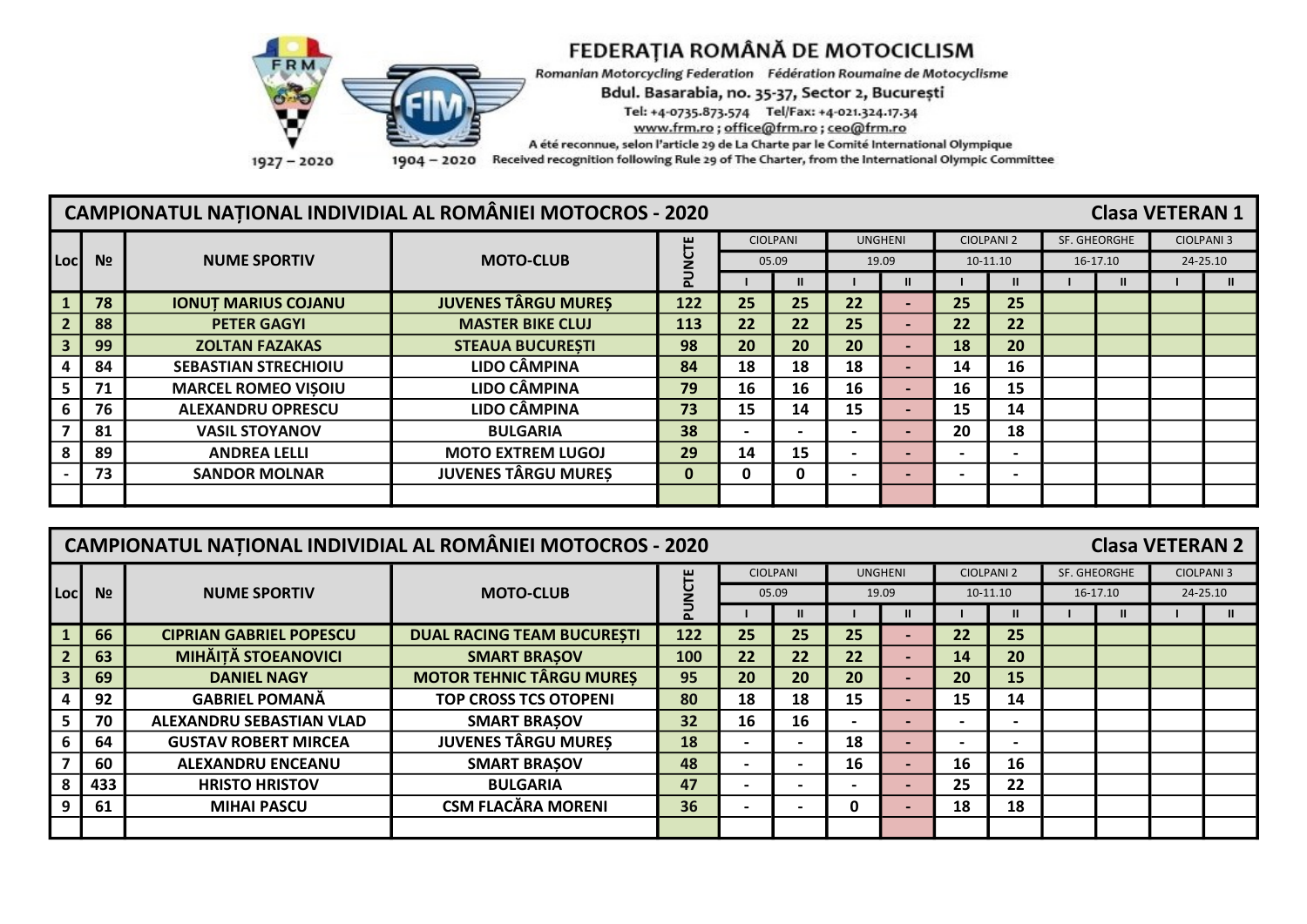

Romanian Motorcycling Federation Fédération Roumaine de Motocyclisme

Bdul. Basarabia, no. 35-37, Sector 2, București

Tel: +4-0735.873.574 Tel/Fax: +4-021.324.17.34

www.frm.ro; office@frm.ro; ceo@frm.ro

A été reconnue, selon l'article 29 de La Charte par le Comité International Olympique

1904 - 2020 Received recognition following Rule 29 of The Charter, from the International Olympic Committee

|                |                |                                   | <b>CAMPIONATUL NATIONAL INDIVIDIAL AL ROMÂNIEI MOTOCROS - 2020</b> |        |                 |                          |                   |              |                          |              |                     | Clasa 85cc       |               |
|----------------|----------------|-----------------------------------|--------------------------------------------------------------------|--------|-----------------|--------------------------|-------------------|--------------|--------------------------|--------------|---------------------|------------------|---------------|
|                |                |                                   |                                                                    |        | <b>CIOLPANI</b> |                          | <b>UNGHENI</b>    |              | <b>CIOLPANI 2</b>        |              | <b>SF. GHEORGHE</b> | <b>CIOLPANI3</b> |               |
| Locl           | N <sub>2</sub> | <b>NUME SPORTIV</b>               | <b>MOTO-CLUB</b>                                                   | PUNCTE | 05.09           |                          |                   | 19.09        |                          | 10-11.10     | 16-17.10            |                  | 24-25.10      |
|                |                |                                   |                                                                    |        |                 | $\mathbf{I}$             |                   | $\mathbf{u}$ |                          | $\mathbf{u}$ |                     |                  | $\mathbf{II}$ |
|                | 11             | <b>ZOLTAN ORDOG</b>               | <b>TOP CROSS TCS OTOPENI</b>                                       | 150    | 25              | 25                       | 25                | 25           | 25                       | 25           |                     |                  |               |
| $\overline{2}$ | 33             | <b>VICTOR RUSU</b>                | <b>TOP CROSS TCS OTOPENI</b>                                       | 124    | 20              | 22                       | 22                | 22           | 18                       | 20           |                     |                  |               |
|                | 221            | <b>IOAN CHIUJDEA</b>              | <b>TOP CROSS TCS OTOPENI</b>                                       | 118    | 22              | 20                       | 18                | 20           | 20                       | 18           |                     |                  |               |
|                | 85             | <b>MIHNEA ANDREI BANU</b>         | <b>TOP CROSS TCS OTOPENI</b>                                       | 104    | 18              | 18                       | 20                | 16           | 16                       | 16           |                     |                  |               |
|                | 659            | <b>DAVID ILIE CHIVU</b>           | <b>MOTO EXTREM LUGOJ</b>                                           | 79     | 12              | 12                       | 16                | 12           | 14                       | 13           |                     |                  |               |
|                | 69             | <b>KALOYAN YORDANOV STOYANOV</b>  | <b>TOP CROSS TCS OTOPENI</b>                                       | 76     | 13              | 13                       | $12 \overline{ }$ | 9            | 15                       | 14           |                     |                  |               |
|                | 281            | <b>VLAD DANIEL URLUESCU</b>       | <b>TOP CROSS TCS OTOPENI</b>                                       | 75     | 16              | 16                       | 10                | 18           | 0                        | 15           |                     |                  |               |
|                | 81             | <b>MARIA GRIGORAS</b>             | <b>TOP CROSS TCS OTOPENI</b>                                       | 58     | 15              | 15                       | 13                | 15           | 0                        | 0            |                     |                  |               |
|                | 283            | <b>ALBERT GEORGE MOVILEANU</b>    | <b>JITSU ZĂRNEȘTI</b>                                              | 50     | 11              | 11                       | 15                | 13           | $\overline{\phantom{0}}$ |              |                     |                  |               |
| 10             | 46             | <b>DENIS ALEXANDRU MARTINESCU</b> | <b>TOP CROSS TCS OTOPENI</b>                                       | 50     | 10              | 10                       | 9                 | 10           | $\mathbf{0}$             | 11           |                     |                  |               |
| 11             | 333            | <b>MATTEO MIHAI GHEORGHIU</b>     | <b>TOP CROSS TCS OTOPENI</b>                                       | 47     |                 | $\blacksquare$           | 11                | 11           | 13                       | 12           |                     |                  |               |
| 12             | 144            | NICHITA NOVOIDARSCHII             | <b>MOLDOVA</b>                                                     | 44     |                 |                          |                   |              | 22                       | 22           |                     |                  |               |
| 13             | 121            | <b>GHEORGHE VULPE</b>             | <b>MOLDOVA</b>                                                     | 28     |                 | $\overline{\phantom{0}}$ | 14                | 14           | $\overline{\phantom{0}}$ |              |                     |                  |               |
| 14             | 115            | <b>PATRICK STEFAN BUDUI</b>       | <b>TOP CROSS TCS OTOPENI</b>                                       | 24     | 14              | 14                       |                   |              | $\blacksquare$           |              |                     |                  |               |
| 15             | 5              | <b>CHIRIL SLIVINSCHII</b>         | <b>MOLDOVA</b>                                                     | 16     |                 | $\blacksquare$           | 8                 | 8            | $\blacksquare$           |              |                     |                  |               |
|                |                |                                   |                                                                    |        |                 |                          |                   |              |                          |              |                     |                  |               |

1927-2020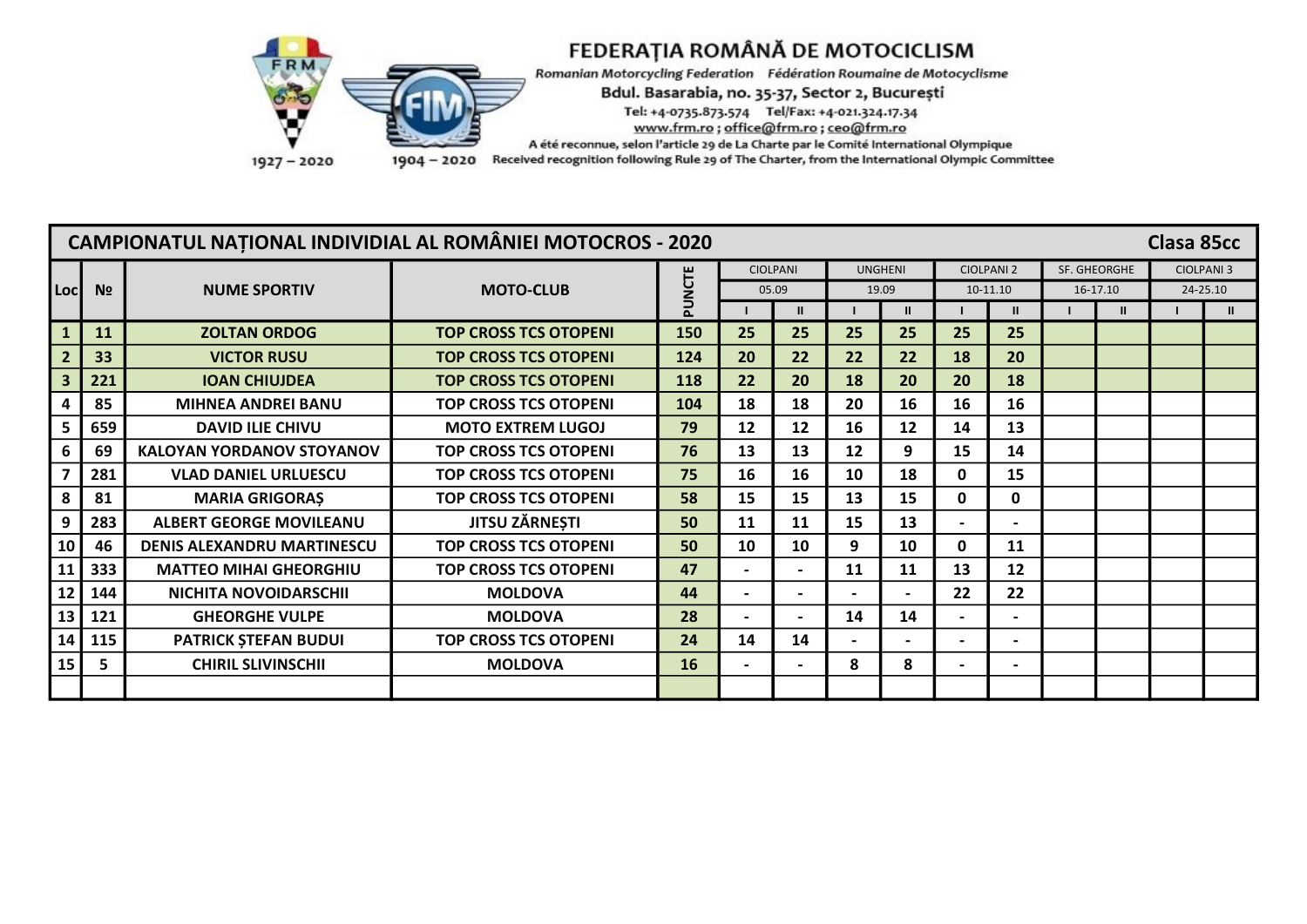

Romanian Motorcycling Federation Fédération Roumaine de Motocyclisme

Bdul. Basarabia, no. 35-37, Sector 2, București

Tel: +4-0735.873.574 Tel/Fax: +4-021.324.17.34

www.frm.ro; office@frm.ro; ceo@frm.ro

A été reconnue, selon l'article 29 de La Charte par le Comité International Olympique

1904 - 2020 Received recognition following Rule 29 of The Charter, from the International Olympic Committee

|                |                |                                 | <b>CAMPIONATUL NATIONAL INDIVIDIAL AL ROMÂNIEI MOTOCROS - 2020</b> |        |                 |                         |                         |                |    |                   |              |              | Clasa 65cc       |  |
|----------------|----------------|---------------------------------|--------------------------------------------------------------------|--------|-----------------|-------------------------|-------------------------|----------------|----|-------------------|--------------|--------------|------------------|--|
|                |                |                                 |                                                                    |        | <b>CIOLPANI</b> |                         | <b>UNGHENI</b>          |                |    | <b>CIOLPANI 2</b> | SF. GHEORGHE |              | <b>CIOLPANI3</b> |  |
| Locl           | N <sub>2</sub> | <b>NUME SPORTIV</b>             | <b>MOTO-CLUB</b>                                                   | PUNCTE | 05.09           |                         | 19.09                   |                |    | 10-11.10          |              | 16-17.10     | 24-25.10         |  |
|                |                |                                 |                                                                    |        |                 | $\mathbf{H}$            |                         |                |    | $\mathbf{u}$      |              | $\mathbf{H}$ |                  |  |
|                | 100            | <b>LIVIU JR. JIGMOND</b>        | <b>MOTO EXTREM LUGOJ</b>                                           | 135    | 20              | 25                      | 25                      | 25             | 20 | 20                |              |              |                  |  |
| $\overline{2}$ | 210            | <b>SAMI ALEXANDRU DUMITRU</b>   | <b>TOP CROSS TCS OTOPENI</b>                                       | 135    | 25              | 18                      | 22                      | 20             | 25 | 25                |              |              |                  |  |
|                | 104            | <b>MARK SZOKE EROSS</b>         | <b>MOTO EXTREM LUGOJ</b>                                           | 115    | 22              | 20                      | 20                      | 22             | 22 | 9                 |              |              |                  |  |
|                | 84             | LUCA ȘTEFĂNESCU                 | <b>TOP CROSS TCS OTOPENI</b>                                       | 101    | 18              | 22                      | 11                      | 10             | 18 | 22                |              |              |                  |  |
|                | 200            | <b>DANIEL BALTAGA</b>           | <b>STEAUA BUCURESTI</b>                                            | 98     | 16              | 16                      | 18                      | 18             | 14 | 16                |              |              |                  |  |
| 6              | 30             | <b>IULIAN CÎRLIG</b>            | <b>MOLDOVA</b>                                                     | 86     | 11              | 15                      | 15                      | 15             | 15 | 15                |              |              |                  |  |
| $\overline{7}$ | 24             | <b>TUDOR ȘTEFĂNESCU</b>         | <b>TOP CROSS TCS OTOPENI</b>                                       | 86     | 12              | 12                      | 14                      | 14             | 16 | 18                |              |              |                  |  |
| 8              | 106            | <b>MARK LUCA IOVITĂ</b>         | <b>MOTO EXTREM LUGOJ</b>                                           | 80     | 9               | 14                      | 16                      | 16             | 11 | 14                |              |              |                  |  |
| 9              | 58             | <b>HORIA PARASCHIV</b>          | <b>TOP CROSS TCS OTOPENI</b>                                       | 72     | 13              | 13                      | 13                      | 13             | 12 | 8                 |              |              |                  |  |
| 10             | 14             | <b>VALENTIN TEODOR CÎCU</b>     | <b>TOP CROSS TCS OTOPENI</b>                                       | 61     | 14              | 11                      | 12                      | 11             | 13 | 0                 |              |              |                  |  |
| 11             | 56             | <b>VICTOR PARASCHIV</b>         | <b>TOP CROSS TCS OTOPENI</b>                                       | 60     | 10              | 6                       | 9                       | 12             | 10 | 13                |              |              |                  |  |
| 12             | 50             | <b>DANIEL MARIAN</b>            | <b>MOLDOVA</b>                                                     | 51     | $\overline{7}$  | $\overline{\mathbf{z}}$ | 8                       | 9              | 9  | 11                |              |              |                  |  |
| 13             | 422            | <b>DANIEL THEODOR PREOTEASA</b> | <b>TOP CROSS TCS OTOPENI</b>                                       | 46     | 5               | 9                       | $\overline{\mathbf{z}}$ | 6              | 7  | 12                |              |              |                  |  |
| 14             | 222            | <b>MAYA ELENA COJANU</b>        | <b>TOP CROSS TCS OTOPENI</b>                                       | 42     | 15              | 10                      | 10                      | $\overline{7}$ |    |                   |              |              |                  |  |
| 15             | 312            | <b>VINCE BECZE CSILLAG</b>      | <b>STEAUA BUCUREȘTI</b>                                            | 38     | 6               | 8                       | 6                       | 8              | 0  | 10                |              |              |                  |  |
| 16             | 8              | <b>GHEORGHE GUTANU</b>          | <b>MOLDOVA</b>                                                     | 21     | 8               | 5                       |                         |                | 8  | 0                 |              |              |                  |  |
| 17             | 28             | RĂZVAN IONUȚ OGRA               | <b>JITSU ZĂRNEȘTI</b>                                              | 18     | 4               | 4                       | 5                       | 5              |    |                   |              |              |                  |  |
| 18             | 98             | ALEXANDRU SZABO-NEAMȚU          | <b>JUVENES TÂRGU MUREȘ</b>                                         | 12     | $\mathbf{2}$    | $\overline{2}$          | 4                       | 4              |    |                   |              |              |                  |  |
| 19             | 114            | <b>MARIA ISĂCESCU</b>           | <b>TOP CROSS TCS OTOPENI</b>                                       | 6      | 3               | 3                       |                         |                |    |                   |              |              |                  |  |
|                |                |                                 |                                                                    |        |                 |                         |                         |                |    |                   |              |              |                  |  |

1927-2020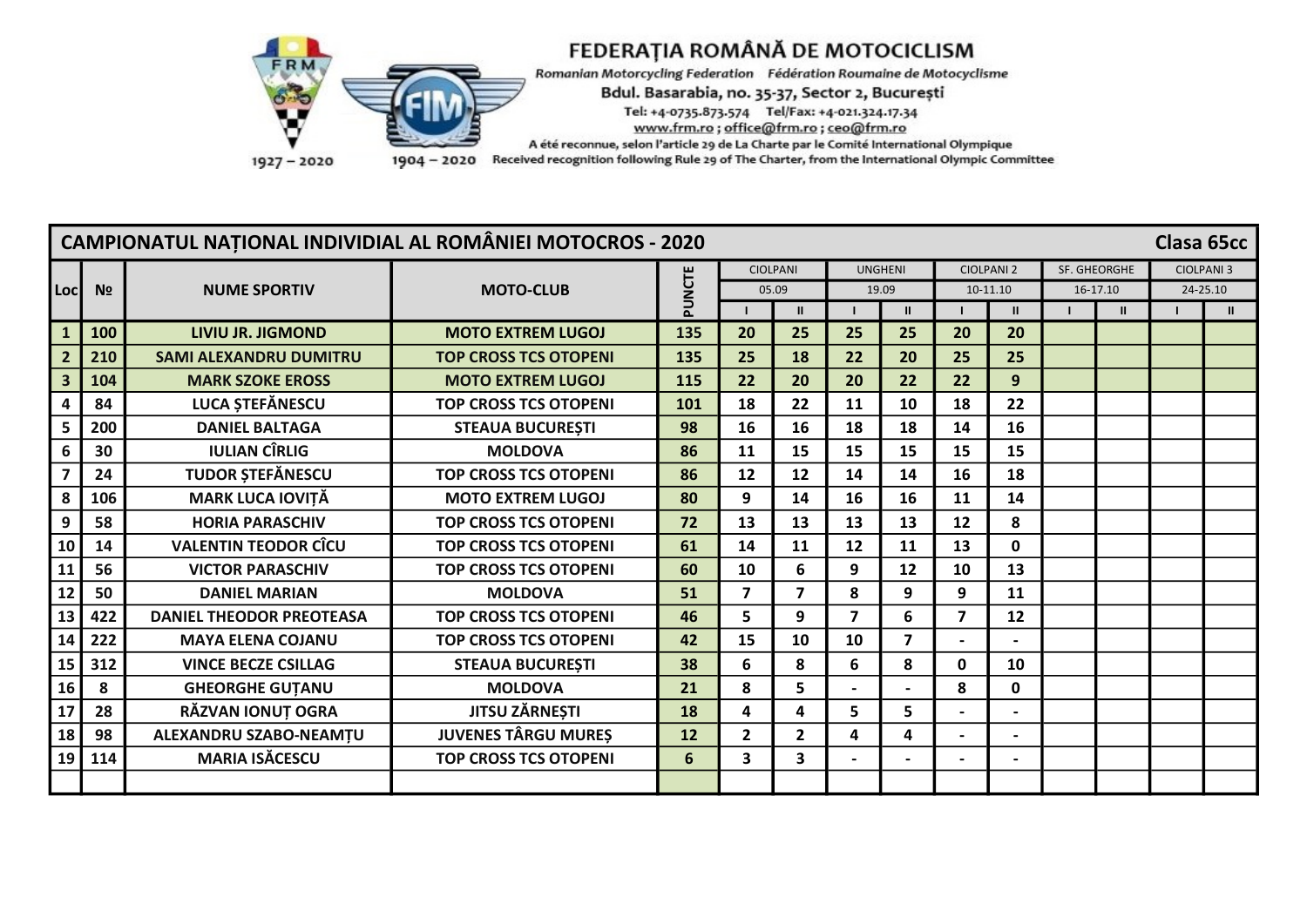

Romanian Motorcycling Federation Fédération Roumaine de Motocyclisme

### asarabia, no. 35-37, Sector 2, București

4-0735.873.574 Tel/Fax: +4-021.324.17.34

w.frm.ro; office@frm.ro; ceo@frm.ro

'article 29 de La Charte par le Comité International Olympique

ng Rule 29 of The Charter, from the International Olympic Committee

|                |                |                                | CAMPIONATUL NATIONAL INDIVIDIAL AL ROMÂNIEI MOTOCROS - 2020 |                 |    |                 |    |                |    |                   | <b>Clasa 50cc JUNIORI MICI</b> |          |                   |
|----------------|----------------|--------------------------------|-------------------------------------------------------------|-----------------|----|-----------------|----|----------------|----|-------------------|--------------------------------|----------|-------------------|
|                |                |                                |                                                             | ۳               |    | <b>CIOLPANI</b> |    | <b>UNGHENI</b> |    | <b>CIOLPANI 2</b> | SF. GHEORGHE                   |          | <b>CIOLPANI 3</b> |
| Locl           | N <sub>2</sub> | <b>NUME SPORTIV</b>            | <b>MOTO-CLUB</b>                                            |                 |    | 05.09           |    | 19.09          |    | 10-11.10          |                                | 16-17.10 | 24-25.10          |
|                |                |                                |                                                             |                 |    |                 |    |                |    | $\mathbf{u}$      |                                |          |                   |
|                | <b>10</b>      | <b>DEAN VICTOR IOVITĂ</b>      | <b>MOTO EXTREM LUGOJ</b>                                    | 136             | 25 | 22              | 25 | 22             | 20 | 22                |                                |          |                   |
| $\overline{2}$ | 40             | <b>ALECSEI MATEI TOADER</b>    | <b>TOP CROSS TCS OTOPENI</b>                                | 131             | 22 | 20              | 22 | 25             | 22 | 20                |                                |          |                   |
|                | 38             | <b>ANDREI EDUARD AVRAM</b>     | <b>TOP CROSS TCS OTOPENI</b>                                | 119             | 20 | 25              | 20 | 20             | 18 | <b>16</b>         |                                |          |                   |
|                | 112            | <b>VILMOS BECZE CSILLAG</b>    | <b>STEAUA BUCURESTI</b>                                     | 106             | 18 | 18              | 18 | 18             | 16 | 18                |                                |          |                   |
|                | 13             | <b>ARTEMII GÂNGUREAN</b>       | <b>MOLDOVA</b>                                              | 50              |    |                 |    |                | 25 | 25                |                                |          |                   |
|                | 78             | <b>ALEXANDRE MICHEL FRANCE</b> | <b>JITSU ZĂRNEȘTI</b>                                       | 30 <sup>°</sup> |    |                 |    |                | 15 | 15                |                                |          |                   |
|                | 26             | <b>LUCA BRUNO PHULPIN</b>      | <b>JITSU ZĂRNEȘTI</b>                                       | 28              |    |                 |    |                | 14 | 14                |                                |          |                   |
|                |                |                                |                                                             |                 |    |                 |    |                |    |                   |                                |          |                   |

|                 |                | CAMPIONATUL NAȚIONAL INDIVIDIAL AL ROMÂNIEI MOTOCROS - 2020 |                                 |         |                          |                          |                |                          |                |                   | <b>Clasa 50cc JUNIORI MARI</b> |              |                   |
|-----------------|----------------|-------------------------------------------------------------|---------------------------------|---------|--------------------------|--------------------------|----------------|--------------------------|----------------|-------------------|--------------------------------|--------------|-------------------|
|                 |                |                                                             |                                 |         |                          | <b>CIOLPANI</b>          | <b>UNGHENI</b> |                          |                | <b>CIOLPANI 2</b> |                                | SF. GHEORGHE | <b>CIOLPANI 3</b> |
| Locl            | N <sub>2</sub> | <b>NUME SPORTIV</b>                                         | <b>MOTO-CLUB</b>                | U<br>NU |                          | 05.09                    |                | 19.09                    |                | 10-11.10          |                                | $16-17.10$   | 24-25.10          |
|                 |                |                                                             |                                 |         |                          | $\mathbf{u}$             |                | $\mathbf{I}$             |                |                   |                                | $\mathbf{I}$ | $\mathbf{u}$      |
|                 | 55             | <b>THEODORA IOANA GUMENIUC</b>                              | <b>TOP CROSS TCS OTOPENI</b>    | 144     | 25                       | 25                       | 22             | 22                       | 25             | 25                |                                |              |                   |
|                 | 5              | <b>VLAD STEFAN STOICHITU</b>                                | <b>JITSU ZÄRNESTI</b>           | 123     | 18                       | 15                       | 25             | 25                       | 22             | 18                |                                |              |                   |
|                 | 25             | <b>GHEORGHE CIORICI</b>                                     | <b>MOLDOVA</b>                  | 115     | 22                       | 22                       | 15             | 16                       | 18             | 22                |                                |              |                   |
|                 | 11             | NICOLAS COCIU                                               | <b>STEAUA BUCURESTI</b>         | 114     | 20                       | 20                       | 16             | 18                       | 20             | 20                |                                |              |                   |
|                 | 3              | <b>DAVID ANDREI SENCHEA</b>                                 | <b>JITSU ZĂRNEȘTI</b>           | 103     | 16                       | 16                       | 20             | 20                       | 16             | 15                |                                |              |                   |
|                 | 111            | <b>TUDOR ANDREI BALABAN</b>                                 | <b>TOP CROSS TCS OTOPENI</b>    | 81      | 14                       | 18                       | 18             | 0                        | 15             | 16                |                                |              |                   |
|                 | 103            | <b>ANDREAS CONSTANTIN BALINTONI</b>                         | <b>MOTO EXTREM LUGOJ</b>        | 68      | 13                       | 13                       | 14             | 14                       | 0              | 14                |                                |              |                   |
|                 | 133            | <b>VINCE BECZE CSILLAG</b>                                  | <b>STEAUA BUCURESTI</b>         | 57      | 15                       | 14                       | 13             | 15                       | $\mathbf{0}$   | $\mathbf{0}$      |                                |              |                   |
| 9               | 127            | <b>ROBIN ANDREI MOISE</b>                                   | <b>TOP CROSS TCS OTOPENI</b>    | 27      |                          | -                        |                |                          | 14             | 13                |                                |              |                   |
| 10 <sub>1</sub> | 121            | <b>DAVID ISTVAN MATHE</b>                                   | <b>MOTOR TEHNIC TÂRGU MURES</b> | 25      | $\overline{\phantom{0}}$ | $\overline{\phantom{0}}$ | 12             | 13                       | 0              | $\mathbf 0$       |                                |              |                   |
|                 | 69             | <b>MARK SZABO</b>                                           | <b>MOTO EXTREM LUGOJ</b>        | 0       | 0                        | 0                        |                | $\overline{\phantom{0}}$ | $\blacksquare$ |                   |                                |              |                   |
|                 |                |                                                             |                                 |         |                          |                          |                |                          |                |                   |                                |              |                   |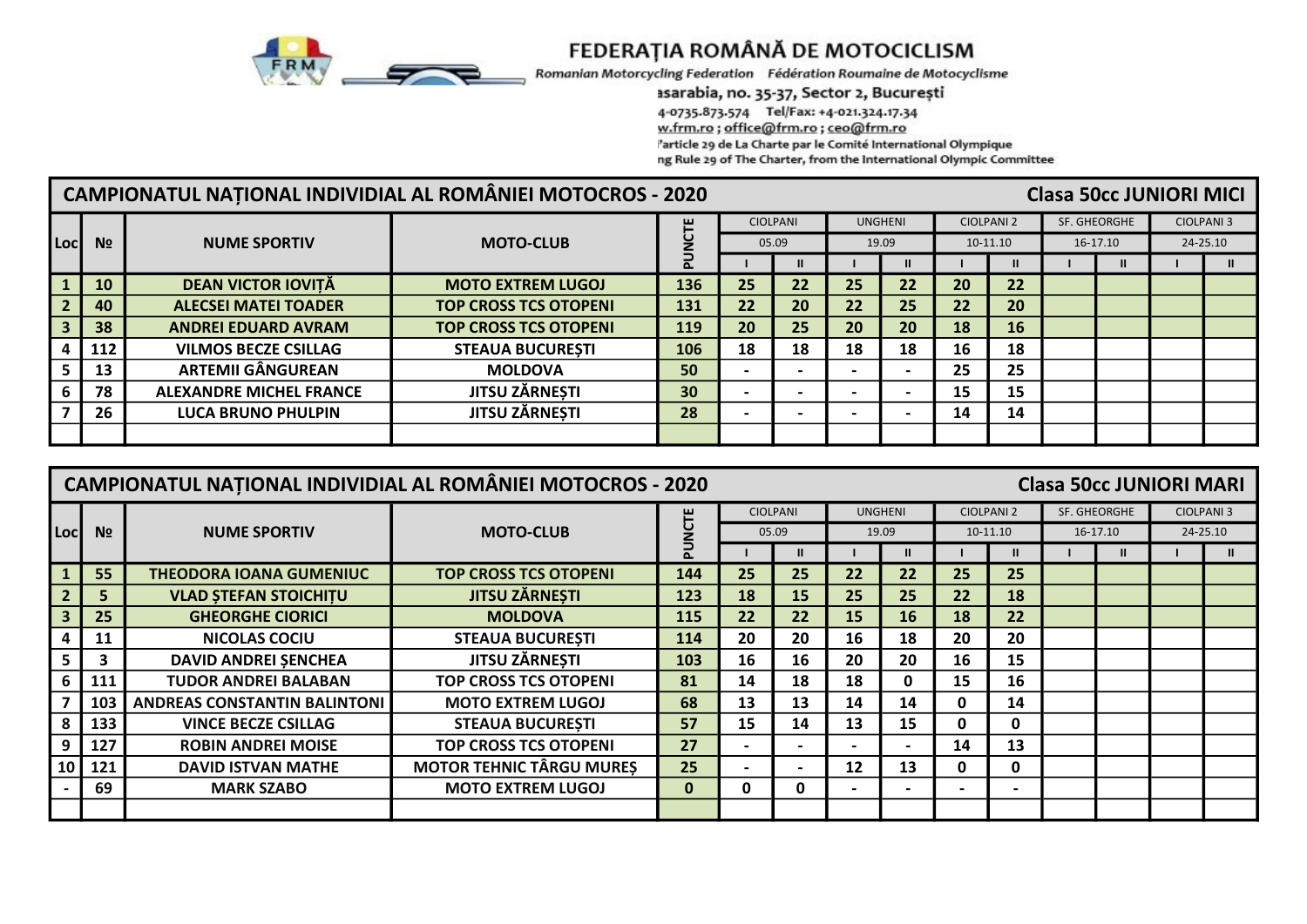

Romanian Motorcycling Federation Fédération Roumaine de Motocyclisme

Bdul. Basarabia, no. 35-37, Sector 2, București

Tel: +4-0735.873.574 Tel/Fax: +4-021.324.17.34

www.frm.ro; office@frm.ro; ceo@frm.ro

A été reconnue, selon l'article 29 de La Charte par le Comité International Olympique

1904 - 2020 Received recognition following Rule 29 of The Charter, from the International Olympic Committee

|                         |                | <b>CUPA FEDERATIEI ROMÂNE DE MOTOCICLISM MOTOCROS - 2020</b> |                                 |              |                 |                          |                |              |                              |                   |          |              | <b>Clasa AMATORI MX1</b> |  |
|-------------------------|----------------|--------------------------------------------------------------|---------------------------------|--------------|-----------------|--------------------------|----------------|--------------|------------------------------|-------------------|----------|--------------|--------------------------|--|
|                         |                |                                                              |                                 | CΤΕ          | <b>CIOLPANI</b> |                          | <b>UNGHENI</b> |              |                              | <b>CIOLPANI 2</b> |          | SF. GHEORGHE | <b>CIOLPANI 3</b>        |  |
| Locl                    | N <sub>2</sub> | <b>NUME SPORTIV</b>                                          | <b>MOTO-CLUB</b>                | ž            | 05.09           |                          | 19.09          |              |                              | 10-11.10          | 16-17.10 |              | 24-25.10                 |  |
|                         |                |                                                              |                                 | 훈            |                 | $\mathbf{u}$             |                |              |                              | Ш                 |          | $\mathbf{u}$ |                          |  |
|                         | 9              | LAURENTIU MIHAIL TĂNASE                                      | <b>TOP CROSS TCS OTOPENI</b>    | 130          | 25              | 25                       | 20             | 20           | 20                           | 20                |          |              |                          |  |
| $\overline{2}$          | 27             | <b>ANDRI SUCHI</b>                                           | <b>JUVENES TÂRGU MUREȘ</b>      | 112          | 20              | 20                       | 18             | 18           | 18                           | 18                |          |              |                          |  |
| $\overline{\mathbf{3}}$ | 42             | <b>MARTON SZILVESZTER</b>                                    | <b>VECTRA ZĂRNEȘTI</b>          | 94           |                 | $\overline{\phantom{0}}$ | 25             | 25           | 22                           | 22                |          |              |                          |  |
| 4                       | 71             | <b>NICOLAE COCIU</b>                                         | <b>MOLDOVA</b>                  | 50           |                 |                          |                |              | 25                           | 25                |          |              |                          |  |
|                         | 39             | <b>ZALAN SIKLODI</b>                                         | <b>ENDURO BISTRITA</b>          | 44           |                 | $\blacksquare$           | 22             | 22           |                              |                   |          |              |                          |  |
|                         | 117            | <b>CRISTIAN BENTA</b>                                        | <b>JITSU ZĂRNEȘTI</b>           | 44           | 22              | 22                       |                |              |                              |                   |          |              |                          |  |
|                         | 31             | <b>GABRIEL IOAN PAVEL</b>                                    | <b>JUVENES TÂRGU MURES</b>      | 33           | $\mathbf{0}$    | 18                       | 15             | $\mathbf{0}$ |                              |                   |          |              |                          |  |
|                         | 25             | <b>ANDREI MIRCEA VIERIU</b>                                  | <b>ENDURO BISTRITA</b>          | 31           |                 | $\overline{\phantom{0}}$ | 16             | 15           |                              |                   |          |              |                          |  |
| 9                       | 51             | <b>ATTILO GERGELY</b>                                        | <b>ARICI SUPERMOTO ARAD</b>     | 29           |                 | $\overline{\phantom{0}}$ | 13             | 16           |                              |                   |          |              |                          |  |
| 10 <sup>1</sup>         | 177            | <b>ZSOLT VARGA</b>                                           | <b>MOTOR TEHNIC TÂRGU MURES</b> | 28           |                 | $\blacksquare$           | 14             | 14           |                              |                   |          |              |                          |  |
| 11                      | 173            | <b>AKOS ISTVANDI</b>                                         | <b>MOTOR TEHNIC TÂRGU MURES</b> | 25           |                 | $\overline{\phantom{0}}$ | 12             | 13           | $\qquad \qquad \blacksquare$ |                   |          |              |                          |  |
|                         | 24             | <b>FLORIN VERES</b>                                          | <b>JUVENES TÂRGU MUREȘ</b>      | $\mathbf{0}$ | 0               | 0                        | 0              | $\mathbf{0}$ |                              |                   |          |              |                          |  |
|                         | 59             | <b>GYORGY ATTILA SZASZ</b>                                   | <b>MOTOR TEHNIC TÂRGU MURES</b> | $\mathbf{0}$ |                 | $\overline{\phantom{0}}$ | 0              | 0            |                              |                   |          |              |                          |  |
|                         |                |                                                              |                                 |              |                 |                          |                |              |                              |                   |          |              |                          |  |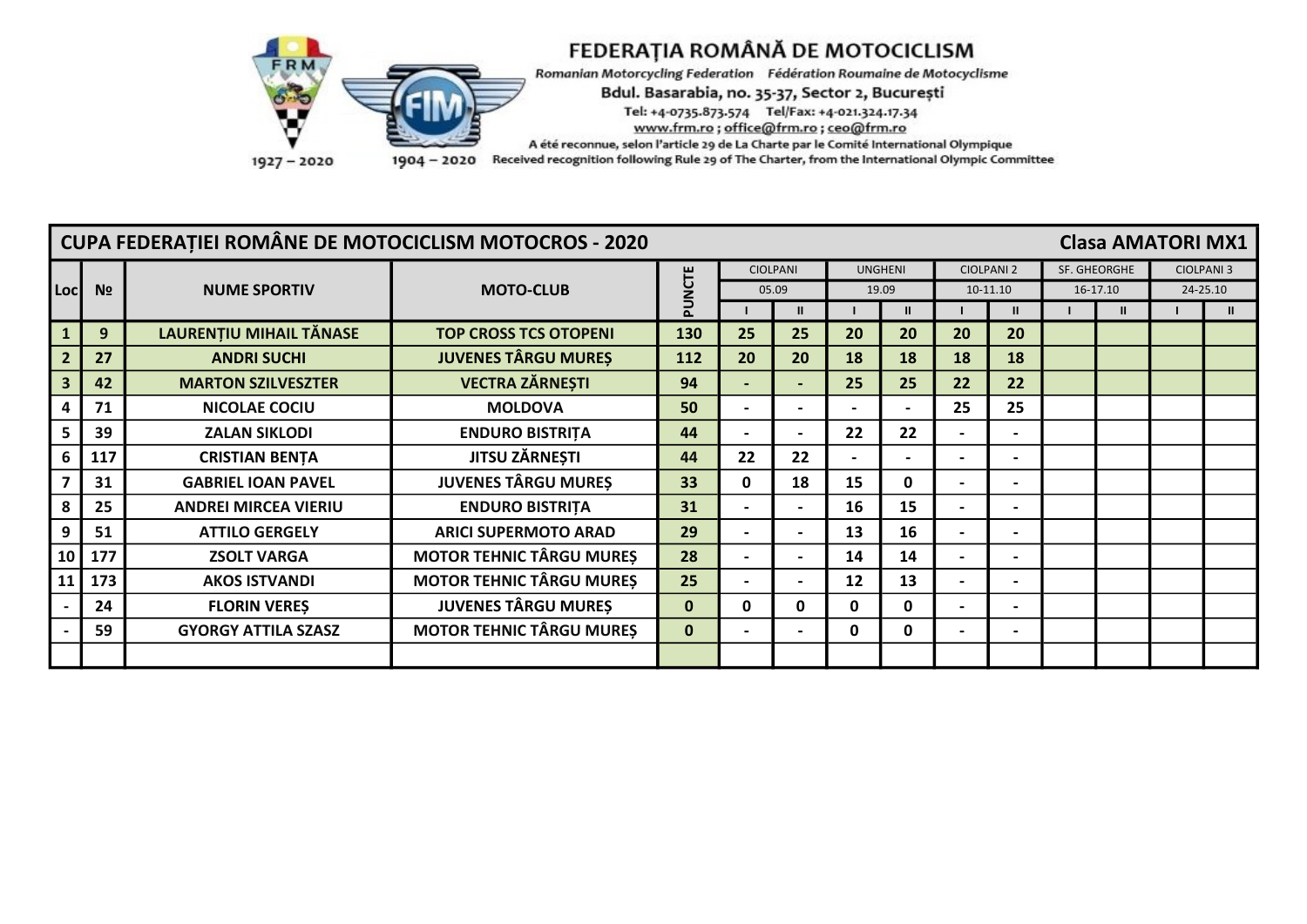

Romanian Motorcycling Federation Fédération Roumaine de Motocyclisme

asarabia, no. 35-37, Sector 2, București

4-0735.873.574 Tel/Fax: +4-021.324.17.34

www.frm.ro; office@frm.ro; ceo@frm.ro

A été reconnue, selon l'article 29 de La Charte par le Comité International Olympique

- 2020 Received recognition following Rule 29 of The Charter, from the International Olympic Committee

### **CUPA FEDERATIEI ROMÂNE DE MOTOCICLISM MOTOCROS - 2020 Clasa AMATORI MX2 CIOLPANI UNGHENI CIOLPANI 2** SF. GHEORGHE **CIOLPANI 3** PUNCTE  $05.09$  $19.09$  $10-11.10$  $16-17.10$  $74 - 25.10$ **Locl**  $N<sub>2</sub>$ **NUME SPORTIV MOTO-CLUB**  $\mathbf{u}$  $\mathbf{u}$  $\mathbf{u}$  $\mathbf{u}$  $\mathbf{u}$  $\blacksquare$  $\blacksquare$  $\mathbf{I}$  $\blacksquare$  $\blacksquare$  $\mathbf{1}$ 492 **CSABA ZALAN GALFI STEAUA BUCURESTI** 139  $22$  $22$ 25 25  $20$ 25  $\overline{2}$ **18 GEZA KINDA TOP CROSS TCS OTOPENI** 136 25 25  $22$  $22$  $22$ 20  $\overline{3}$ 20 20 18 18  $12$ **TOP CROSS TCS OTOPENI** 116 20 20 **LUCIAN GIURGIUVEANU** 511 **ROMULUS NECSOIU CSM FLACĂRA MORENI** 18 16  $12$ 15  $14$  $\overline{\mathbf{A}}$ 86  $11$ ROBERT IULIAN VĂCARU **CSM FLACĂRA MORENI** 15 13 5 81 13 14 15 14 11 6 **SFRASTIAN PĂCURAR** 11 **STEAUA BUCURESTI** 72  $12$ 13 13  $10$  $14$  $10$  $\overline{7}$ 17 **S7ILARD MIHALY ANTAL MOTOR TEHNIC TÂRGU MURES** 59  $14$ 18  $14$  $13$  $\mathbf{r}$  $\overline{a}$ 8 44 **JUVENES TÂRGU MURES** 58  $\Omega$  $\Omega$ 18 16 11 13 **LUCIAN COSTIN**  $\overline{9}$ **CSM FLACĂRA MORENI** 54 15  $\overline{\mathbf{A}}$ **CRISTIAN GHICULESCU 15** 10 14  $\overline{a}$  $\sim$ 10 38 **BOGDAN ROBERT OPROIU DUAL RACING TEAM BUCURESTI** 49 16 12 10 11  $\sim$  $\blacksquare$ 11 41 **GEORGE POPA JITSU ZĂRNESTI** 47  $\mathbf{r}$  $\mathbf{r}$ 25  $22$  $\overline{\phantom{a}}$  $\mathbf{r}$  $12$  $\overline{7}$ **MOTOR TEHNIC TÂRGU MURES** 46  $\mathbf{q}$  $\overline{9}$ **BOGDAN ALEXANDRU OTEL** 10  $10$ 8  $\Omega$ **SZILARD SANDULY MOTOR TEHNIC TÂRGU MURES** 13 221 33 15 18  $\overline{\phantom{a}}$  $\overline{a}$  $\blacksquare$  $\blacksquare$ 822 28 16 14 **JUVENES TÂRGU MURES**  $\Omega$  $\Omega$  $12$ **SANDOR JR. MOLNAR**  $\sim$  $\overline{a}$  $\overline{771}$ 15 **NICOLAE PRODAN MOLDOVA** 28  $12$ 16  $\overline{a}$  $\sim$  $\sim$  $\overline{a}$ **16** 13 ALEXANDRU CHIRCĂ **JITSU ZĂRNESTI** 28 16 12  $\overline{\phantom{a}}$ 17 19 **PAUL CONSTANTIN GUMENIUC TOP CROSS TCS OTOPENI**  $22$ 11 11  $\sim$  $\mathbb{L}$  $\mathbb{L}$  $\blacksquare$ 18 110 YORDAN BOYKOV STOYAN **TOP CROSS TCS OTOPENI** 18  $\mathbf{q}$  $\mathbf{q}$  $\mathbf{r}$  $\sim$  $\mathbf{r}$  $\overline{a}$ **JITSU ZĂRNESTI** 19 19 **IULIAN PANDREA**  $17$ 9 8  $\blacksquare$  $\overline{\phantom{a}}$  $\overline{\phantom{a}}$  $\overline{\phantom{a}}$  $\mathbf{q}$ 20 47 **DRAGOS ANDREI NISTORESCU CSM FLACĂRA MORENI** 16  $\overline{7}$  $\overline{a}$  $\overline{a}$  $\mathbf{r}$  $\overline{a}$ OCTAVIAN ANDREI BĂLAȘA 15 **BRITMAR CÂMPINA**  $\mathbf{0}$  $\mathbf{0}$  $\mathbf{0}$  $\mathbf{0}$  $\mathbf{0}$  $\blacksquare$  $\blacksquare$ 55 **EDUARD FLORIN JELESCU**  $\Omega$  $\Omega$ **ADRENALINE MOTORSPORT BUC.**  $\Omega$  $\overline{a}$  $\overline{a}$ 33 **DUAL RACING TEAM BUCURESTI**  $\mathbf{0}$  $\mathbf 0$  $\mathbf 0$ **CEZAR OPROIU**  $\overline{a}$  $\mathbf{r}$  $\mathbf{r}$  $\sim$

 $1927 - 2020$